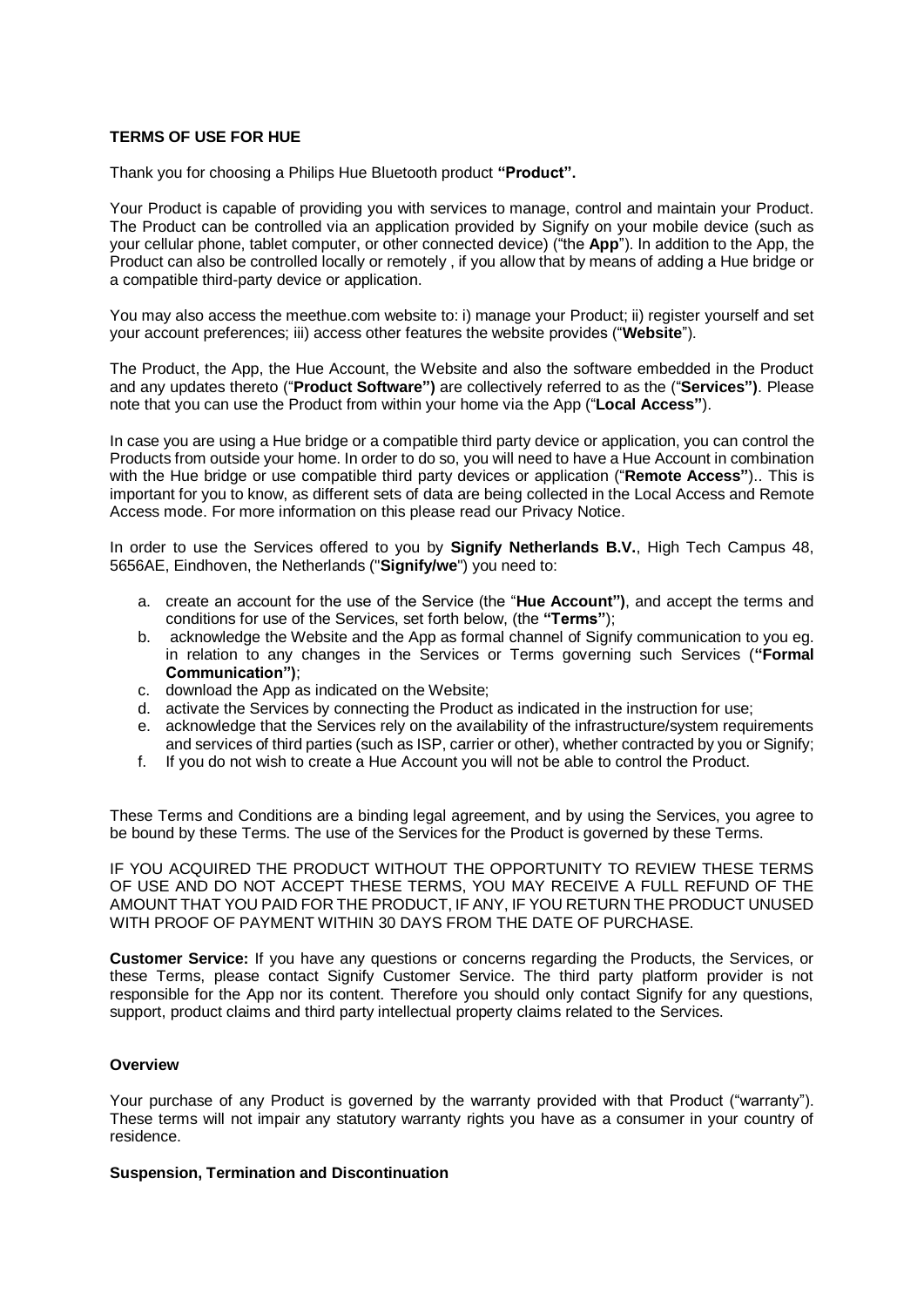These Terms will remain in full force and effect so long as you continue to access or use the Services, or until terminated in accordance with the provisions of these Terms. At any time, Signify may (a) suspend or terminate your rights to access or use the Services, or (b) terminate these Terms with respect to you; if Signify in good faith believes that you have used the Services in violation of these Terms. Upon termination you are no longer authorized to use or access the Services.

Signify reserves the right, at any time, to modify, suspend, or discontinue the Services or any part thereof with or without notice. You agree that Signify will not be liable to you or to any third party for the exercise of the aforementioned right.

# **End of Support**

Please visit meethue.com for information relating to end of support for your Product.

## **Account and (de)activation**

- (a) You may only create an Account and use the Services if you accept and comply with these Terms and applicable laws. Any use or access to the Services by anyone under the age of 13 is strictly prohibited and is a violation of these Terms.
- (b) You agree to: (a) accurately provide all contact and other information requested by Signify and notify Signify immediately of any change in the information; (b) maintain the confidentiality of your Account login information and for all activities that occur under your Account;
- (c) You may choose to deactivate or delete your Account on the Website meethue.com. You will find information on the Website on the consequences of such deactivation or deletion.
- (d) Signify reserves the right to limit the number of Hue Accounts that can be created from a device and the number of devices that can be associated with a Hue Account.

### **Access and Use**

Signify grants you a non-transferable, non-exclusive and a limited right (without the right to sublicense) to access and use the Services by installing and using the App in connection with the Product solely on designated handheld mobile device(s) (e.g., iPhone, iPad, or Android smartphone) registered on your Account (whether owned by you or another person), and subject to the Terms. This license is between you and Signify, and also covers the software embedded in the Product (and any updates thereto).

### **Automatic Software Updates**

Signify or an authorized third party authorized may provide updates or change software for seamless Services and may do so remotely without notifying you. Updates or changes are subject to the Software Terms. If you do not want such updates, your sole remedy is to cease using the Services altogether. Signify may notify you of any critical updates via your email address.

## **Certain Restrictions**

You agree to (a) not use the Services in violation of any laws, regulation or court order, or for any unlawful or abusive purpose; (b) use the Services only as intended by Signify; (c) not use the Services in any manner that could harm Signify, its service providers, or any other person; (d) not to republish, reproduce, distribute, display, post or transmit any part of the Services, and (e) not perform an action with the intent of introducing to the Products or Services viruses, worms, defects, Trojan horses, malware or any items of a destructive nature or disabling the Products, Services or other end users' devices; (f) not to circumvent or attempt to tamper with the security of or disable any of the Products or Services or other end user devices; (g) not to reverse engineer, decompile, or disassemble the Product(s) or Service(s), except to the extent that applicable law expressly prohibits the foregoing restriction; (h) comply with any other reasonable requirements or restrictions requested or imposed by Signify, described in more detail on the Website meethue.com; (i) not permit others to do any of the foregoing restricted acts. Please be advised that Service(s) and Product(s) should not be used for surveillance or other similar purposes.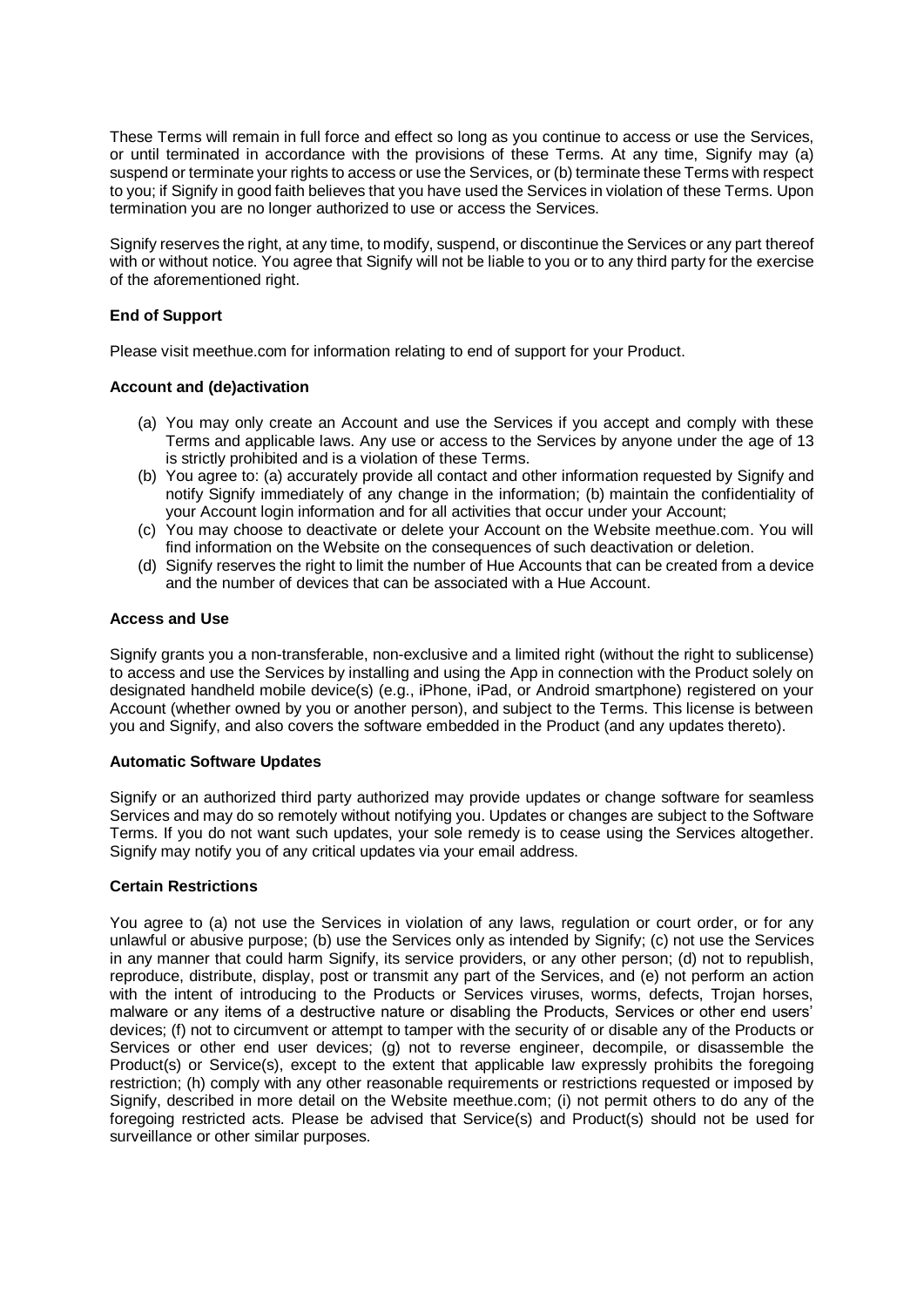# **Open Source**

Certain items of independent, third party code included in the Services (and as indicated in the App or on the Website) are subject to open source licenses.

## **Privacy Notice**

The Privacy Statement governing the use of the Services is available at the Website meethue.com. This Privacy Statement may change from time to time, so review it regularly and with care.

## **Fees and Payable Upgrades**

Access to the Services is offered to you by Signify free of charge. Signify may decide to offer additional Services ("Payable Upgrades") for a fee. Signify will inform you if a Service is to be offered for a fee in the future. In such a case, you may choose to either continue your use of the offered Services for free, if applicable, or to choose the Payable Upgrade for the required fee or to terminate your use of the Service.

## **User Content**

You may be able to create or upload content through the Services ("User Content"), in which case you decide what will become publicly available. We want you and others to enjoy our Services, so please don't use our Services in a way that is considered inappropriate (such as obscene, violating laws and regulations, offensive, discriminatory or infringing someone else's rights, including without limitation intellectual property rights).

User Content is not provided by Signify, and we do not endorse opinions, recommendations, or advice expressed therein. When you share your content, we intend to use it for our own purposes as well, including for commercial purposes. If this is not what you would like, it is best to be cautious about what you share.

# **Third Parties and Third Party Fees**

If you allow your Product to be controlled via a third-party device or app, you acknowledge that such third-party terms and conditions will apply.

It is possible that when you use the Services you will also use a service, download a piece of software, or purchase goods that are provided by a third party. Those third-party services and products may have their own applicable rules and restrictions, separate from these Terms, and you need to abide by them in regard to that third party.

You acknowledge that you are responsible for all fees charged by third parties, such as your ISP or mobile device carrier, which provide you with specific requirements that enable you to use the Services.

### **Ownership and Intellectual Property**

Signify owns the copyrights, trademarks, service marks, and trade dress rights to all materials and content displayed on and from the Services. You may not reproduce, modify, create derivative works from, display, frame, perform, publish, distribute, disseminate, transmit, broadcast or circulate any such materials or content to any third party (including displaying or distributing the material using a third party website) without Signify's prior written consent except to use the Services for their intended purposes. Signify retains all rights that are not otherwise expressly granted in these Terms.

If you submit a comment, suggestion or any other material ("Feedback") to Signify related to the Services (excluding any illegal content), you hereby assign all ownership in and to such Feedback to Signify, and acknowledge that we will be entitled to use and implement any such Feedback in any manner without restriction, and without any obligation of confidentiality, attribution or compensation to you, or grant Signify a license to use such Feedback without any restrictions to the extent the foregoing is deemed ineffective.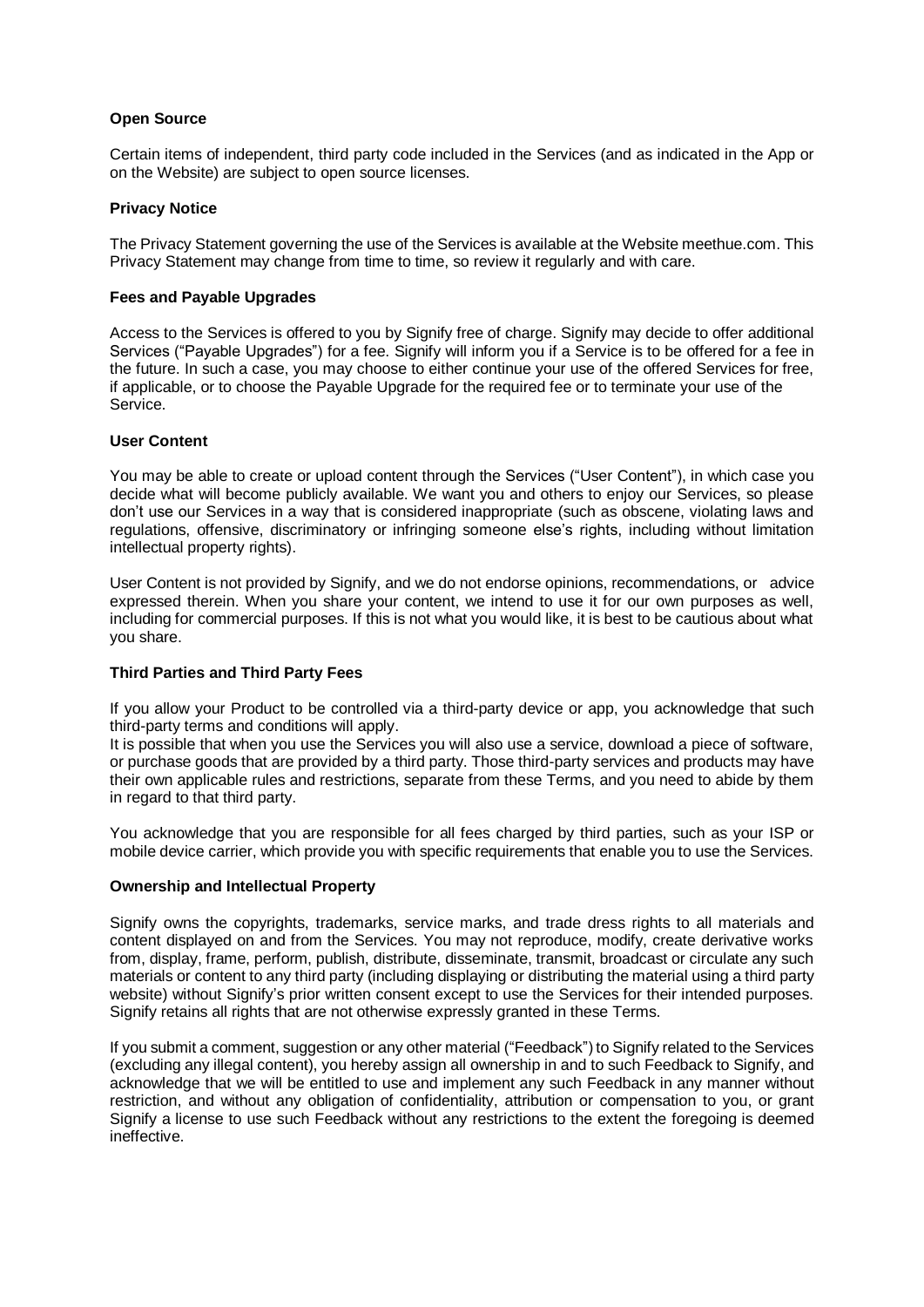The Product Software is licensed and not sold to you. The Terms grant you only the right to use the Product Software, but you do not acquire any rights, express or implied, in the Product Software other than those specified in these Terms of Use. Signify and its licensors retain all right, title, and interest in and to the Product Software, including all patents, copyrights, trade secrets, and other intellectual property rights incorporated therein. The Product Software is protected by copyright laws, international treaty provisions, and other intellectual property laws. Except as provided otherwise herein, you shall not rent, lease, sublicense, sell, assign, loan, or otherwise transfer the Product Software. You may not remove or destroy any product identification, copyright notices, or other proprietary markings or restrictions from the Product.

## **Warranty Disclaimers**

Our goal is to provide you with a great service experience. HOWEVER DO KNOW THAT WE ARE ONLY ABLE TO PROVIDE YOU THE SERVICES "AS-IS" AND "AS AVAILABLE AND THAT YOU CANNOT RELY ON THE TIMELINESS OR ANY OF THE RESULTS THAT YOU MAY OBTAIN FROM THE SERVICES. This is among others due to the fact that the availability of the Services is also dependent on external circumstances such as and including without limitation your computer, mobile device, home wiring, wi-fi network, your internet service provider and mobile device carrier or other third party services upon which Signify has no influence. Therefore Signify cannot warrant in relation to the Services the: availability, uptime, accuracy of results, accuracy of data, storage of data, accessibility in all countries, reliability of any resulting notifications, any specific level of savings or other monetary benefit.

## **Limitation of Liability**

As much faith as we have in our Service, there is always the possibility that things don't work as they are supposed to. In the unfortunate event that the Service would not work or any content may be lost, please accept our sincerest apologies. We certainly understand that it is unfortunate and inconvenient. Unfortunately, TO THE MAXIMUM EXTENT PERMITTED BY APPLICABLE LAW, WE CANNOT ACCEPT ANY LIABILITY FOR ANY DAMAGES INCURRED AS A RESULT OF YOUR USE OF THE SERVICES. IN ANY EVENT WE ARE NOT LIABLE FOR AMOUNTS EXCEEDING THE FEES PAID IN CONNECTION WITH THE SERVICES. IF ANY LIMITATION ON REMEDIES, DAMAGES OR LIABILITY IS PROHIBITED OR RESTRICTED BY LAW, SIGNIFY SHALL REMAIN ENTITLED TO THE MAXIMUM DISCLAIMERS AND LIMITATIONS AVAILABLE AT LAW.

## **Formal Communication**

From time to time, we may update these Terms. If we do, we will do this by Formal Communication. If we make a major change in the important points of these Terms (material change), we may alert you to the changes in a more prominent way. For example, we may temporarily highlight the new or revised sections in these Terms, temporarily post a prominent notice on the Website or registration/login page, or temporarily add the word "Updated" to the title of these Terms and/or any hypertext links pointing to these Terms. In some instances, we may also send you an e-mail message or other communication telling you about the changes and any choices you may have or actions you can take before they go into effect. Your inaction or continued use of the Services, including access of the Website, after any such alerts or notices, or your acceptance of any changes for which we require your prior approval, will tell us that you agree to these changes.

### **Assignment and severability**

These terms of use and your rights and obligations under these Terms of Use are not assignable. If any provision of these terms of use is held to be invalid, illegal or unenforceable for any reason by any court or other competent body then the remaining provisions shall remain in full force and effect.

### **Governing Law**

These Terms shall be construed, interpreted and governed by the laws of the Netherlands without regard to conflicts of law provisions thereof.